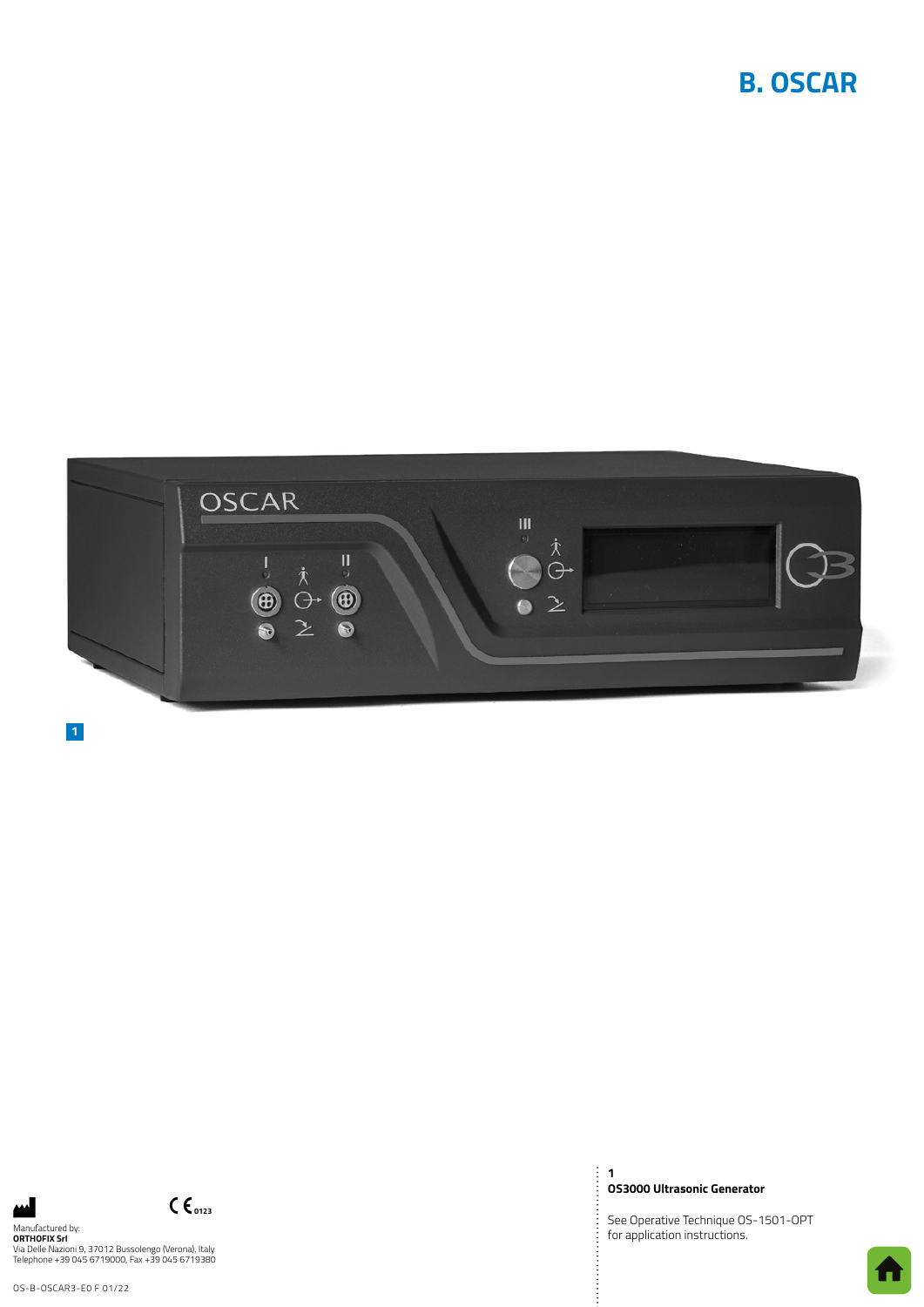# **1. Handsets**



**1 OH300/2 Cement Removal Handset**

**2 OHB300/2 Bonecutter Osteotome Handset** **Production** 

. . . . . . . . . . .

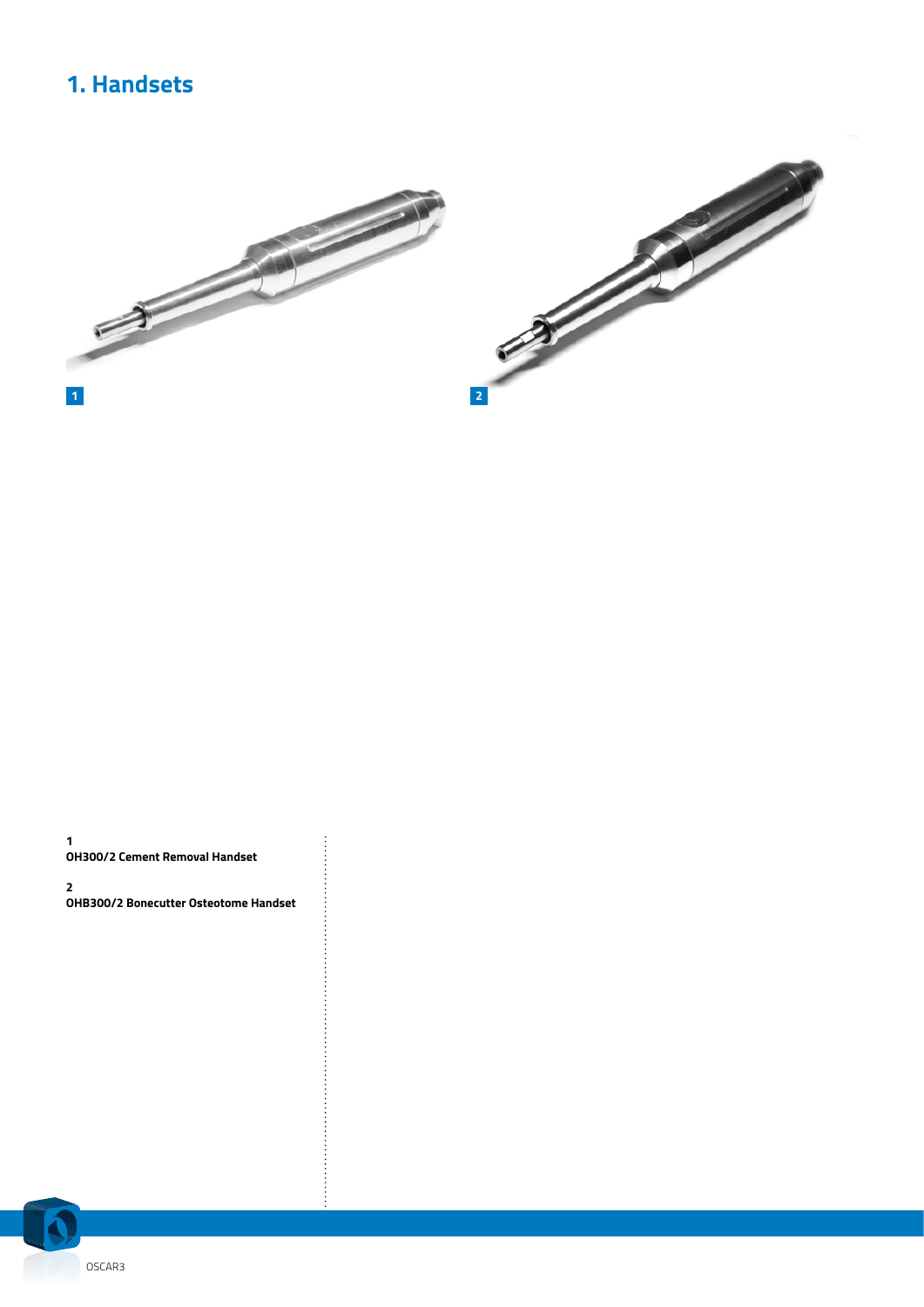### **2. Single Use Probes**



#### **Single Use Probes**

#### **10**

**OHP2080SU Single Use 8mm Piercer Probe - Sterile OHP2100SU Single Use 10mm Piercer Probe - Sterile**

**11 OHS2080SU Single Use 8mm Scraper Probe - 80mm - Sterile OHS2100SU Single use 10mm Scraper Probe - 80mm - Sterile**

#### **12**

**OHP2062SU Single Use 6mm Piercer Probe - Slim - 180mm - Sterile and OHS2062SU Single Use 6mm Scraper Probe - Slim - 180mm - Sterile** 

#### **Inertial Probe Loading Instrument**

**13 IPL200 Slaphammer (Consumable)**

#### **14**

**EXP2681SU Single Use Extraction Probe for Slaphammer - Sterile**

#### **15**

**The Acetabular Probe OHA2030SU Single Use Acetabular Probe - Sterile**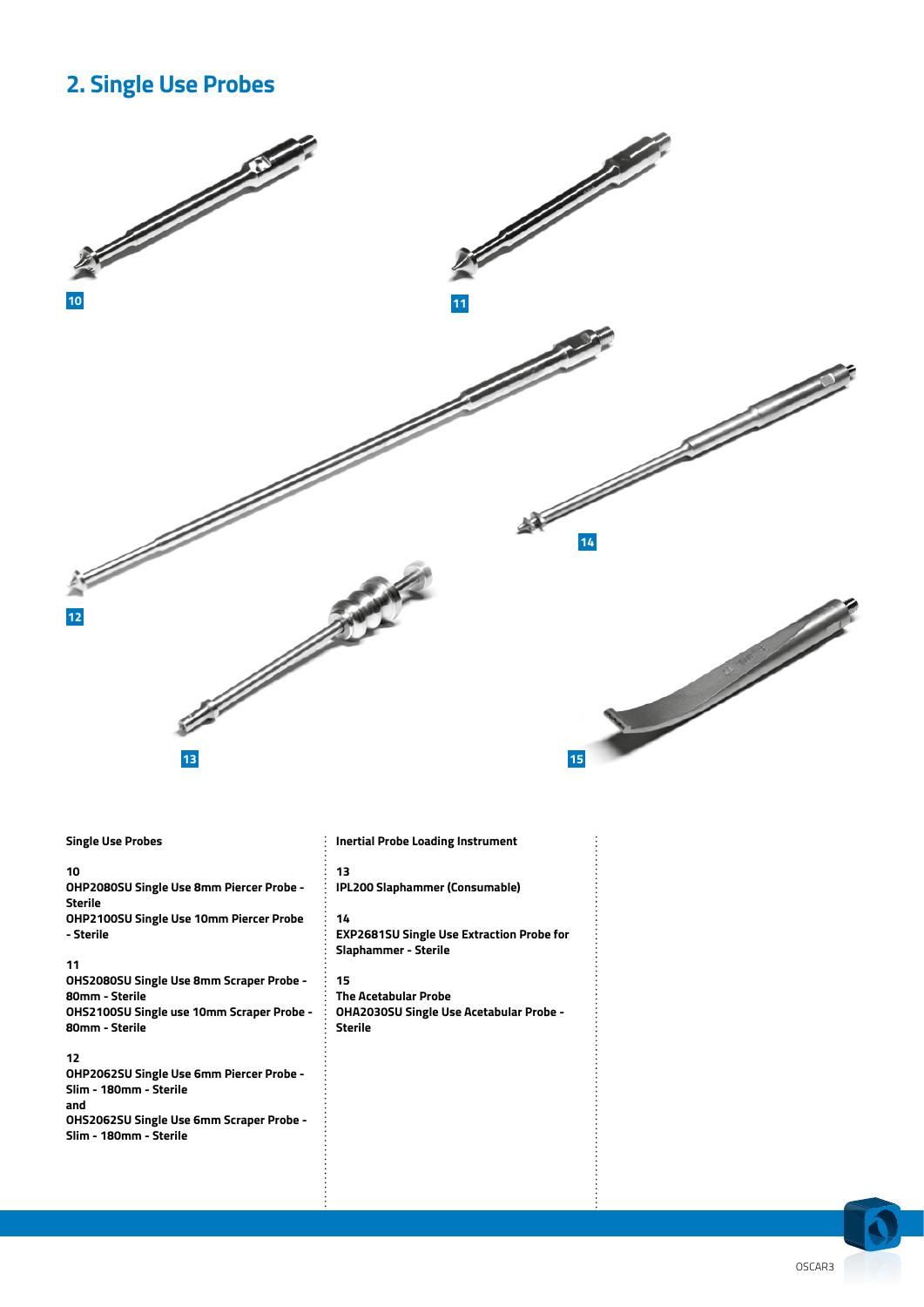## **Single Use Probes**



#### **Osteotome Probes 16 OHSO2060SU Single Use 6mm Serrated Osteotome - Sterile 17 OHFO2060SU Single Use 6mm Flat Osteotome - Sterile 18 19 20 Sterile**

**OHC2SO2060SU Single Use 6mm Serrated Curved Osteotome - Sterile**

#### **Hoe Probe**

**OHH2062SU Single Use 6mm Hoe Probe - 180mm - Sterile**

# **OHH2081SU Single Use 8mm Hoe Probe -**

**21 OHR2000 Reducer Bar for OHP218FSU** (Not illustarted)

OSCAR3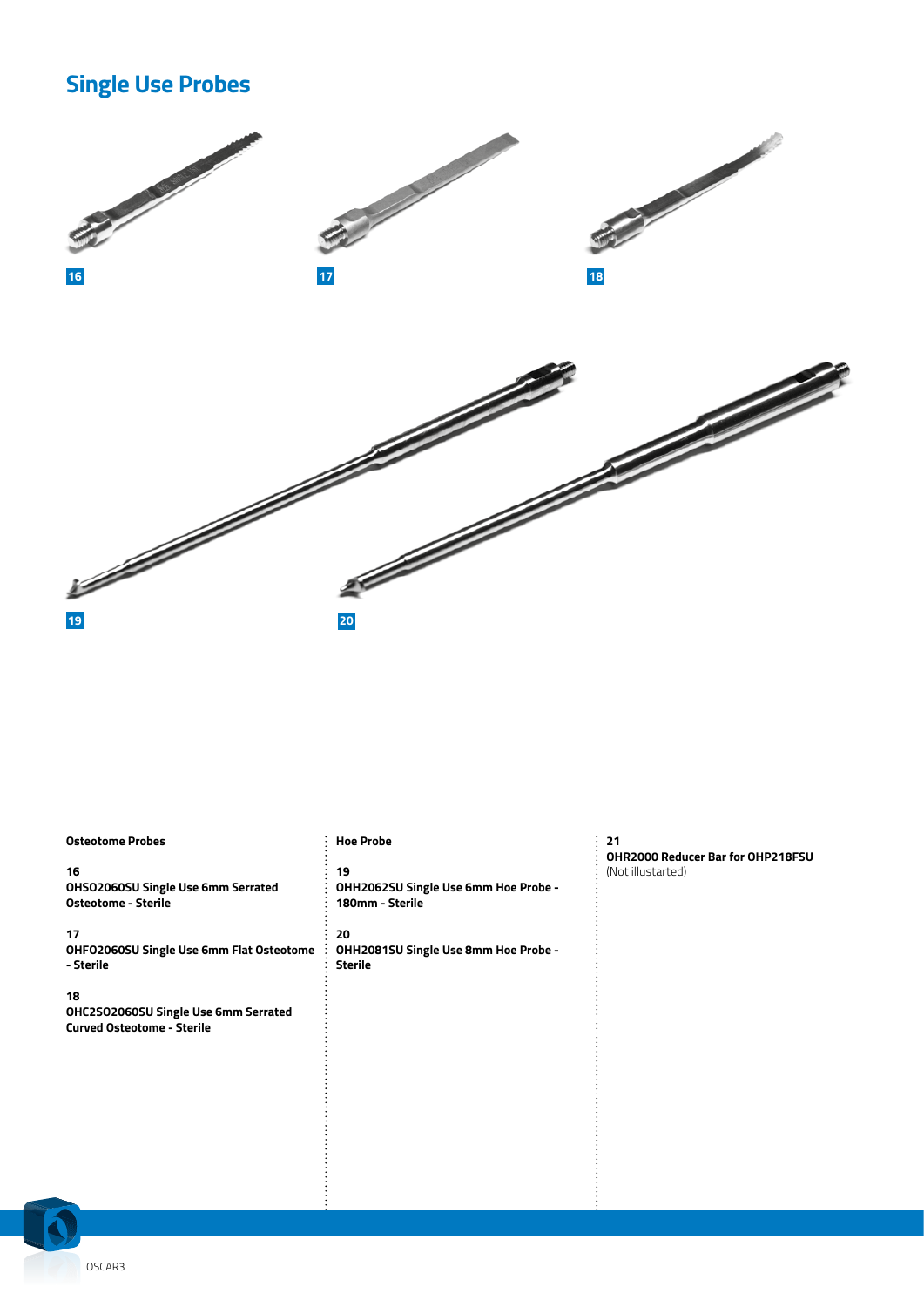## **Single Use Probes**



**22 OHP218FSU Single Use Flat Piercer Probe - Sterile**

**23**

**OHG2020SU Single Use 2 Lobed Groover Probe**   $\vdots$ **- Sterile**

**24**

**OHRE2002SU Single Use Short Extension Reducer Bar - Sterile** (Not illustarted)

**25**

**OHRE2003SU Single Use Long Extension Reducer Bar - Sterile** (Not illustarted)

**26**

**OHRE2000SU Short Extension Reducer Bar for Single Use Probes**

**27**

**OHRE2001SU Long Extension Reducer Bar for Single Use Probes**